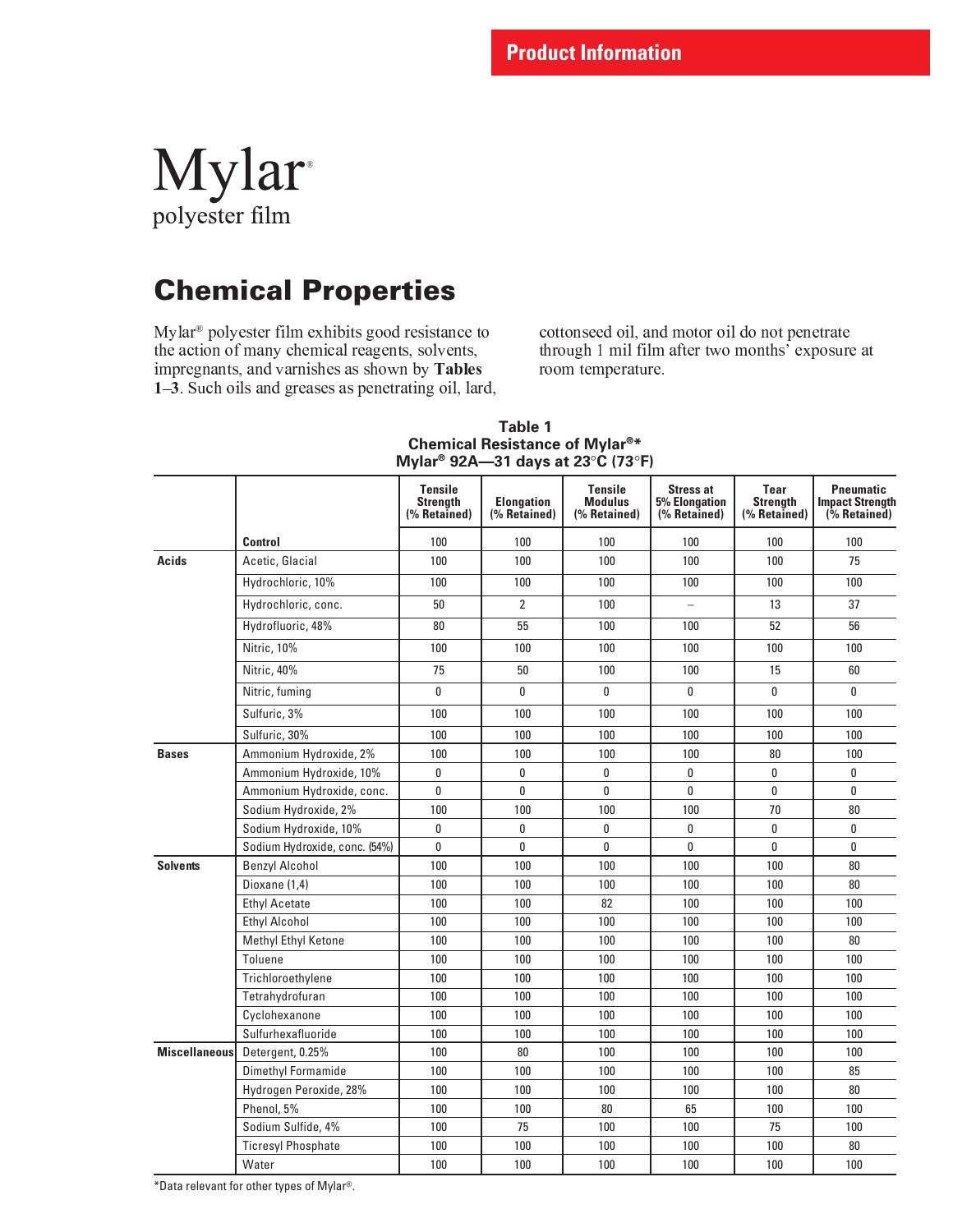|                      |                            | <b>Tensile</b><br><b>Strenath</b><br>(% Retained) | <b>Elongation</b><br>(% Retained) | <b>Tensile</b><br><b>Modulus</b><br>(% Retained) | <b>Stress at</b><br><b>5% Elongation</b><br>(% Retained) | Tear<br><b>Strength</b><br>(% Retained) | <b>Pneumatic</b><br><b>Impact Strength</b><br>$(*)$ Retained) |
|----------------------|----------------------------|---------------------------------------------------|-----------------------------------|--------------------------------------------------|----------------------------------------------------------|-----------------------------------------|---------------------------------------------------------------|
|                      | <b>Control</b>             | 100                                               | 100                               | 100                                              | 100                                                      | 100                                     | 100                                                           |
| Acids                | Acetic, Glacial            | 100                                               | 100                               | 100                                              | 100                                                      | 100                                     | 80                                                            |
|                      | Hydrochloric, 10%          | 100                                               | 100                               | 100                                              | 100                                                      | 75                                      | 100                                                           |
|                      | Hydrochloric, conc.        | 0                                                 | 0                                 | 0                                                | 0                                                        | 0                                       | 0                                                             |
|                      | Hydrofluoric, 48%          | 80                                                | 50                                | 100                                              | 100                                                      | 50                                      | 55                                                            |
|                      | Nitric, 10%                | 100                                               | 100                               | 100                                              | 100                                                      | 100                                     | 100                                                           |
|                      | Nitric, 40%                | 0                                                 | 0                                 | 0                                                | 0                                                        | 0                                       | 0                                                             |
|                      | Nitric, fuming             | 0                                                 | 0                                 | 0                                                | 0                                                        | 0                                       | 0                                                             |
|                      | Sulfuric, 3%               | 100                                               | 100                               | 100                                              | 100                                                      | 100                                     | 100                                                           |
|                      | Sulfuric, 30%              | 100                                               | 100                               | 100                                              | 100                                                      | 100                                     | 100                                                           |
| <b>Bases</b>         | Ammonium Hydroxide, 2%     | 85                                                | 65                                | 100                                              | 100                                                      | 40                                      | 55                                                            |
|                      | Ammonium Hydroxide, 10%    | 0                                                 | 0                                 | 0                                                | 0                                                        | 0                                       | 0                                                             |
|                      | Sodium Hydroxide, 2%       | $90\,$                                            | 65                                | 100                                              | 100                                                      | 40                                      | 75                                                            |
|                      | Sodium Hydroxide, 10%      | 0                                                 | 0                                 | 0                                                | 0                                                        | 0                                       | 0                                                             |
| <b>Solvents</b>      | <b>Benzyl Alcohol</b>      | 100                                               | 100                               | 100                                              | 100                                                      | 100                                     | 100                                                           |
|                      | Dioxane (1,4)              | 100                                               | 100                               | 100                                              | 100                                                      | 100                                     | 100                                                           |
|                      | <b>Ethyl Acetate</b>       | 100                                               | 100                               | 100                                              | 100                                                      | 100                                     | 80                                                            |
|                      | <b>Ethyl Alcohol</b>       | 100                                               | 100                               | 100                                              | 100                                                      | 100                                     | 100                                                           |
|                      | Methyl Ethyl Ketone        | 100                                               | 100                               | 100                                              | 100                                                      | 100                                     | 100                                                           |
|                      | Toluene                    | 100                                               | 100                               | 100                                              | 100                                                      | 100                                     | $80\,$                                                        |
|                      | Trichloroethylene          | 100                                               | 100                               | 100                                              | 100                                                      | 100                                     | 100                                                           |
| <b>Miscellaneous</b> | Detergent, 0.25%           | 100                                               | 100                               | 100                                              | 100                                                      | 100                                     | 75                                                            |
|                      | Dimethyl Formamide         | 100                                               | 100                               | 100                                              | 100                                                      | $\overline{\phantom{0}}$                | 100                                                           |
|                      | Phenol, 5%                 | 100                                               | 100                               | 100                                              | 80                                                       | 100                                     | 100                                                           |
|                      | Sodium Sulfide, 4%         | 72                                                | 45                                | 100                                              | 100                                                      | 40                                      | 67                                                            |
|                      | <b>Tricresyl Phosphate</b> | 100                                               | 100                               | 100                                              | 100                                                      | $\overline{\phantom{0}}$                | 100                                                           |
|                      | Water                      | 100                                               | 100                               | 100                                              | 100                                                      | 100                                     | 100                                                           |

#### **Table 2 Chemical Resistance of Mylar®\* Mylar® 92A—24 hr at 75**°**C (167**°**F)**

#### **Table 3 Chemical Resistance of Mylar®\* Mylar® 92A**

|                  |                                       |                                       | Percent<br><b>Tensile</b><br><b>Strength</b><br><b>Retained</b> | <b>Percent</b><br><b>Elongation</b><br><b>Retained</b> | Percent<br>Tear<br><b>Strength</b><br><b>Retained</b> |  |  |
|------------------|---------------------------------------|---------------------------------------|-----------------------------------------------------------------|--------------------------------------------------------|-------------------------------------------------------|--|--|
| Liquids          | Control                               | <b>Exposure</b>                       | 100                                                             | 100                                                    | 100                                                   |  |  |
| Impregnants      | Hydrocarbon Oil, High Viscosity Index | 500 hr<br>Immersion                   | 92                                                              | 88                                                     | 87                                                    |  |  |
|                  | Hydrocarbon Oil, Low Viscosity Index  |                                       | 98                                                              | 67                                                     | 100                                                   |  |  |
|                  | Pyranol, GE 1467                      | at 100 $\degree$ C                    | 100                                                             | 83                                                     | 200                                                   |  |  |
|                  | Silicone Fluid, DC200                 | $(212^{\circ}F)$                      | 79                                                              | 100                                                    | 97                                                    |  |  |
| <b>Varnishes</b> | Asphalt Base, GE 9466                 | 168 hr<br>Baked<br>at 150 $\degree$ C | 92                                                              | 18                                                     | 100                                                   |  |  |
|                  | Glyptal Resin, GE 2480                |                                       | 99                                                              | 80                                                     | 60                                                    |  |  |
|                  | Phenolic Resin, GE 1678               |                                       | 92                                                              | 3                                                      | 73                                                    |  |  |
|                  | Silicone Resin, GE SR80               | $(302^{\circ}F)$                      | 58                                                              | 200                                                    | 100                                                   |  |  |
|                  | Silicone Resin, GE SR28               |                                       | 100                                                             | 54                                                     | 97                                                    |  |  |
|                  |                                       |                                       |                                                                 |                                                        |                                                       |  |  |

\*Data relevant for other types of Mylar®.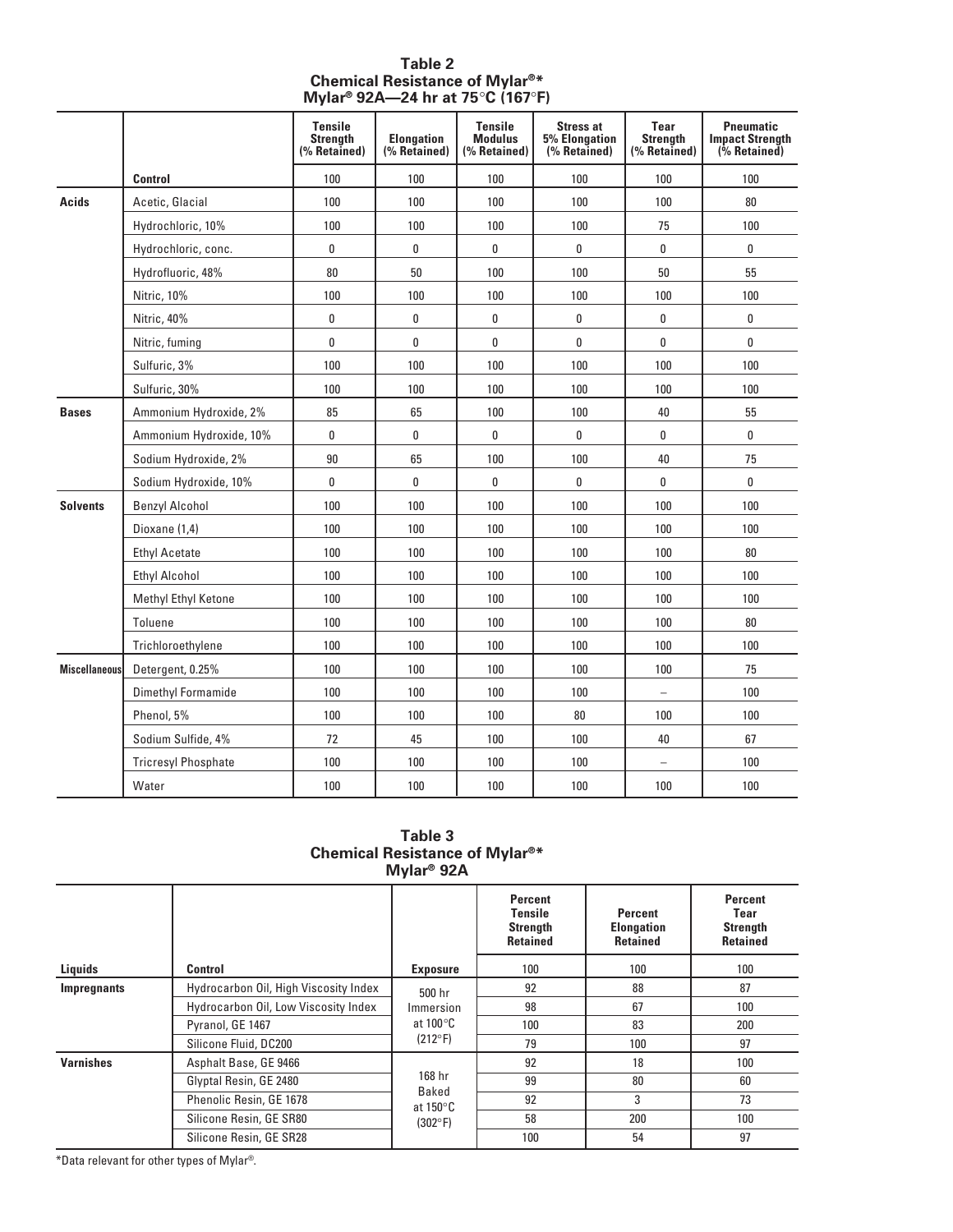## **Permeability**

 - -  \$ the liquid phase of most chemicals and reagents ( -  -  - ) " (  $\overline{a}$  .  $\overline{a}$  ,  $\overline{a}$  ,  $\overline{a}$  ,  $\overline{a}$  ,  $\overline{a}$  ,  $\overline{a}$  ,  $\overline{a}$  ,  $\overline{a}$  ,  $\overline{a}$  ,  $\overline{a}$  ,  $\overline{a}$  ,  $\overline{a}$  ,  $\overline{a}$  ,  $\overline{a}$  ,  $\overline{a}$  ,  $\overline{a}$  ,  $\overline{a}$  ,  $\overline{a}$  ,  $\overline{a}$  , \$ - <sup>+</sup> , - . / " <sup>0</sup> - ) <sup>+</sup> , - . / <sup>1</sup> " \* \$ -  $\alpha$  and  $\alpha$  and  $\alpha$  and  $\alpha$  and  $\alpha$  and  $\alpha$  and  $\alpha$  and  $\alpha$  vacuum metallization.

#### **Table 4 Permeability of Mylar® to Gases and Vapors**

| <b>Vapors</b>               |                                     | q/100 in <sup>2</sup> /24 hr/mil* |                      |  |  |
|-----------------------------|-------------------------------------|-----------------------------------|----------------------|--|--|
| Acetone                     |                                     | 2.22                              |                      |  |  |
| <b>Benzene</b>              |                                     | 0.36                              |                      |  |  |
| <b>Carbon Tetrachloride</b> |                                     | 0.08                              |                      |  |  |
| <b>Ethyl Acetate</b>        |                                     | 0.08                              |                      |  |  |
| Hexane                      |                                     | 0.12                              |                      |  |  |
|                             |                                     | $cc/100$ in <sup>2</sup> /        |                      |  |  |
| Gas                         | Temp., $^{\circ}$ C ( $^{\circ}$ F) | 24 hr/atm/mil                     | <b>Test Method</b>   |  |  |
| Carbon Dioxide              | 25(77)                              | 16                                | <b>ASTM D1434-58</b> |  |  |
| Frenn <sup>®</sup> 12       | 55 (131)                            |                                   |                      |  |  |
| Methane                     | 25(77)                              |                                   |                      |  |  |

\* Permeabilities of vapors are determined at the vapor pressure of the liquid at the temperature of the test, 40°C (104°F), using 1 mil film.





**Figure 2. Gas Permeability of Mylar® vs. Temperature**



# Moisture Absorption

 - -  - \$ " <sup>6</sup> <sup>3</sup> " <sup>7</sup> <sup>8</sup> \$ -  <sup>9</sup> :  $\overline{a}$  ; a constant  $\overline{a}$  and  $\overline{a}$  and  $\overline{a}$  and  $\overline{a}$  and  $\overline{a}$  and  $\overline{a}$  and  $\overline{a}$  and  $\overline{a}$  and  $\overline{a}$  and  $\overline{a}$  and  $\overline{a}$  and  $\overline{a}$  and  $\overline{a}$  and  $\overline{a}$  and  $\overline{a}$  and  $\overline$  $\mathbf{1}$  ,  $\mathbf{1}$  ,  $\mathbf{1}$  ,  $\mathbf{1}$  ,  $\mathbf{1}$  ,  $\mathbf{1}$  ,  $\mathbf{1}$  ,  $\mathbf{1}$  ,  $\mathbf{1}$  ,  $\mathbf{1}$  ,  $\mathbf{1}$  ,  $\mathbf{1}$  ,  $\mathbf{1}$  ,  $\mathbf{1}$  ,  $\mathbf{1}$  ,  $\mathbf{1}$  ,  $\mathbf{1}$  ,  $\mathbf{1}$  ,  $\mathbf{1}$  ,  $\mathbf{1}$  , required to absorb moisture increases as the fil \* <sup>2</sup> <sup>C</sup> <sup>4</sup> " (    \$ - \$   $\rightarrow$  ,  $\rightarrow$  ,  $\rightarrow$  ,  $\rightarrow$  ,  $\rightarrow$  ,  $\rightarrow$  ,  $\rightarrow$  ,  $\rightarrow$  ,  $\rightarrow$  ,  $\rightarrow$  ,  $\rightarrow$  ,  $\rightarrow$  ,  $\rightarrow$  ,  $\rightarrow$  ,  $\rightarrow$  ,  $\rightarrow$  ,  $\rightarrow$  ,  $\rightarrow$  ,  $\rightarrow$  ,  $\rightarrow$  ,  $\rightarrow$  ,  $\rightarrow$  ,  $\rightarrow$  ,  $\rightarrow$  ,  $\rightarrow$  ,  $\rightarrow$  ,  $\rightarrow$  ,  $\rightarrow$  ,  $\rightarrow$  ,  $\rightarrow$  ,  $\rightarrow$  ,  $\rightarrow$ content was determined by drying at  $100^{\circ}$ C (212<sup>o</sup>F) drving at 150°C (302°F) drives off another 0.2 to <sup>3</sup> " <sup>A</sup> <sup>8</sup> " <sup>4</sup>

 $\mathbf{B}$  and  $\mathbf{B}$  and  $\mathbf{A}$  and  $\mathbf{A}$  and  $\mathbf{A}$  and  $\mathbf{A}$  and  $\mathbf{A}$  and  $\mathbf{A}$  and  $\mathbf{A}$  and  $\mathbf{A}$  and  $\mathbf{A}$  and  $\mathbf{A}$  and  $\mathbf{A}$  and  $\mathbf{A}$  and  $\mathbf{A}$  and  $\mathbf{A}$  and  $\mathbf{A}$  and  - - \$   $\bullet$  . The set of the set of the set of the set of the set of the set of the set of the set of the set of the set of the set of the set of the set of the set of the set of the set of the set of the set of the set of the s - \$ \$ \$ \$ \$    \$  \$ \$ - \$ "

**Table 5 Rate of Moisture Gain of Single Sheets of Mylar®**

| Gauge, mil    | Time Required to Gain 90% Equilibrium<br><b>Moisture Content, min</b> |  |  |  |  |
|---------------|-----------------------------------------------------------------------|--|--|--|--|
| $\frac{1}{2}$ | 15                                                                    |  |  |  |  |
|               | 60                                                                    |  |  |  |  |
| h             | 135                                                                   |  |  |  |  |